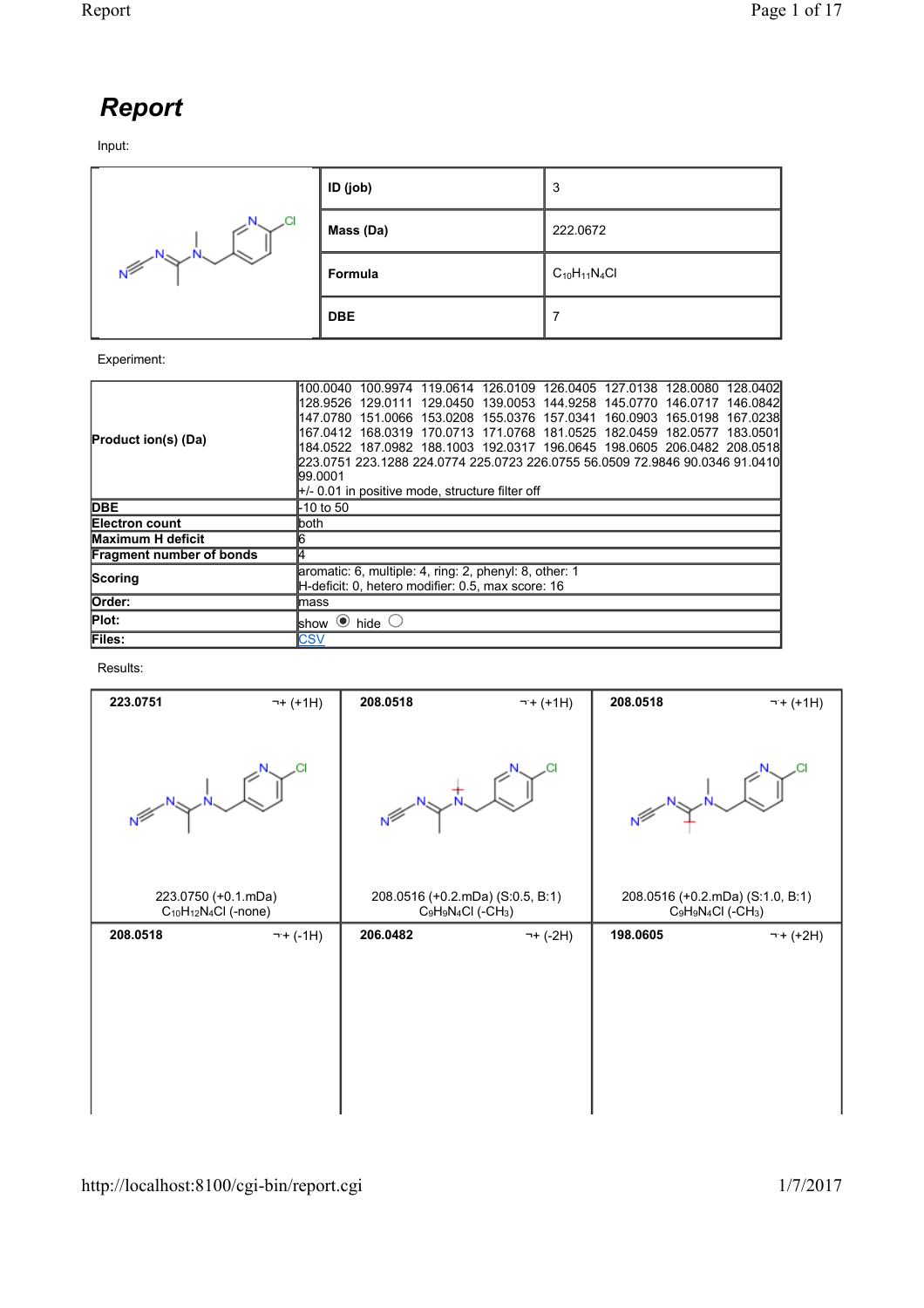|                                                         | Νŕ                                                      |                                      |  |
|---------------------------------------------------------|---------------------------------------------------------|--------------------------------------|--|
| 208.0516 (+0.2.mDa) (S:14.0, B:2)                       | 206.0485 (-0.3.mDa) (S:8.5, B:2)                        | 198.0672 (-6.7.mDa) (S:12.0, B:2)    |  |
| $C_9H_9N_4Cl$ (-CH <sub>3</sub> )                       | $C_{10}H_9N_3Cl$ (-H <sub>3</sub> N)                    | $C_8H_{11}N_4Cl$ (-C <sub>2</sub> H) |  |
| 198.0605                                                | 198.0605                                                | 196.0645                             |  |
| $\neg + (+4H)$                                          | $\neg + (+4H)$                                          | 7+ (+0H)                             |  |
|                                                         | Νŕ                                                      |                                      |  |
| 198.0672 (-6.7.mDa) (S:14.5, B:3)                       | 198.0672 (-6.7.mDa) (S:15.0, B:3)                       | 196.0642 (+0.3.mDa) (S:0.5, B:1)     |  |
| $C_8H_{11}N_4Cl$ (-C <sub>2</sub> H)                    | $C_8H_{11}N_4Cl$ (-C <sub>2</sub> H)                    | $C_9H_{11}N_3Cl$ (-CHN)              |  |
| 196.0645                                                | 196.0645                                                | 196.0645                             |  |
| $\neg + (+3H)$                                          | $\neg + (+3H)$                                          | ¬+ (+3H)                             |  |
|                                                         |                                                         |                                      |  |
| 196.0642 (+0.3.mDa) (S:2.5, B:2)                        | 196.0642 (+0.3.mDa) (S:3.0, B:2)                        | 196.0642 (+0.3.mDa) (S:9.0, B:3)     |  |
| $C_9H_{11}N_3Cl$ (-CHN)                                 | $C_9H_{11}N_3Cl$ (-CHN)                                 | $C_9H_{11}N_3Cl$ (-CHN)              |  |
| 196.0645                                                | 196.0645                                                | 192.0317                             |  |
| $\neg + (+1H)$                                          | $\neg + (+3H)$                                          | $\neg + (-1H)$                       |  |
|                                                         | Ν <sup>β</sup>                                          |                                      |  |
| 196.0642 (+0.3.mDa) (S:9.0, B:2)                        | 196.0642 (+0.3.mDa) (S:9.5, B:3)                        | 192.0328 (-1.1.mDa) (S:2.5, B:2)     |  |
| C <sub>9</sub> H <sub>11</sub> N <sub>3</sub> Cl (-CHN) | C <sub>9</sub> H <sub>11</sub> N <sub>3</sub> Cl (-CHN) | $C_9H_7N_3Cl$ (-CH <sub>5</sub> N)   |  |
| 192.0317                                                | 192.0317                                                | 192.0317                             |  |
| $\neg + (-1H)$                                          | $\neg + (-1H)$                                          | ¬+ (-1H)                             |  |
|                                                         |                                                         |                                      |  |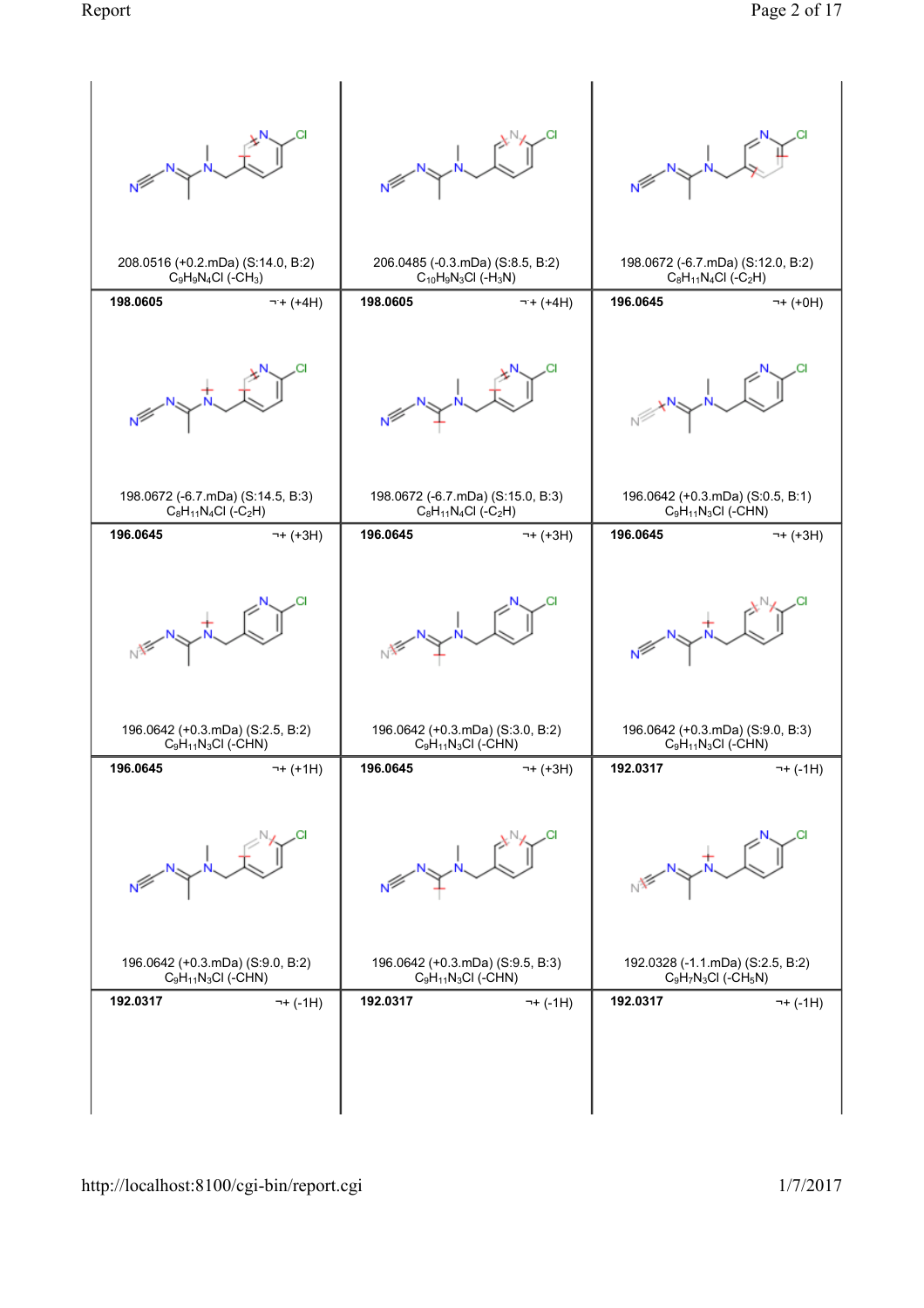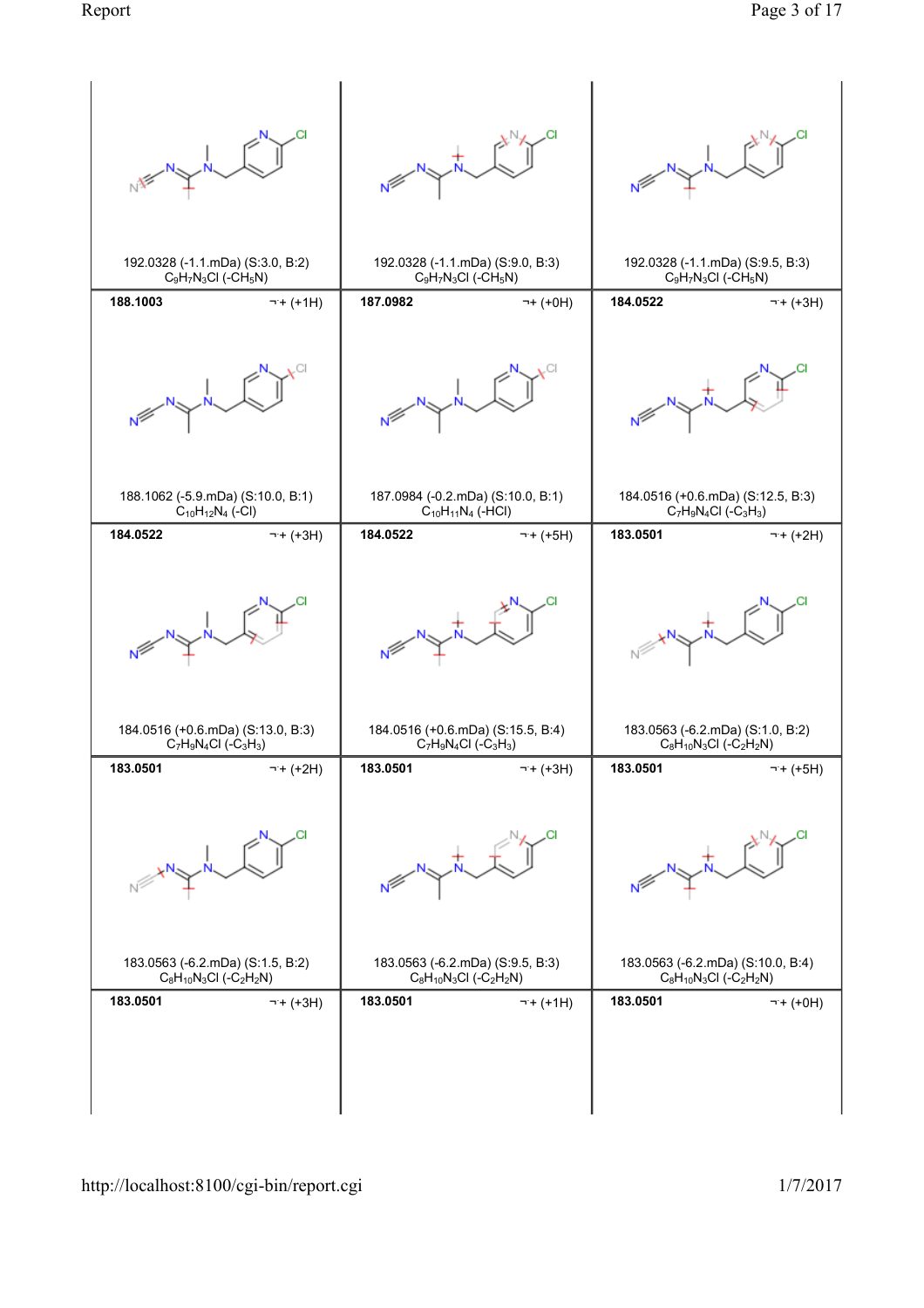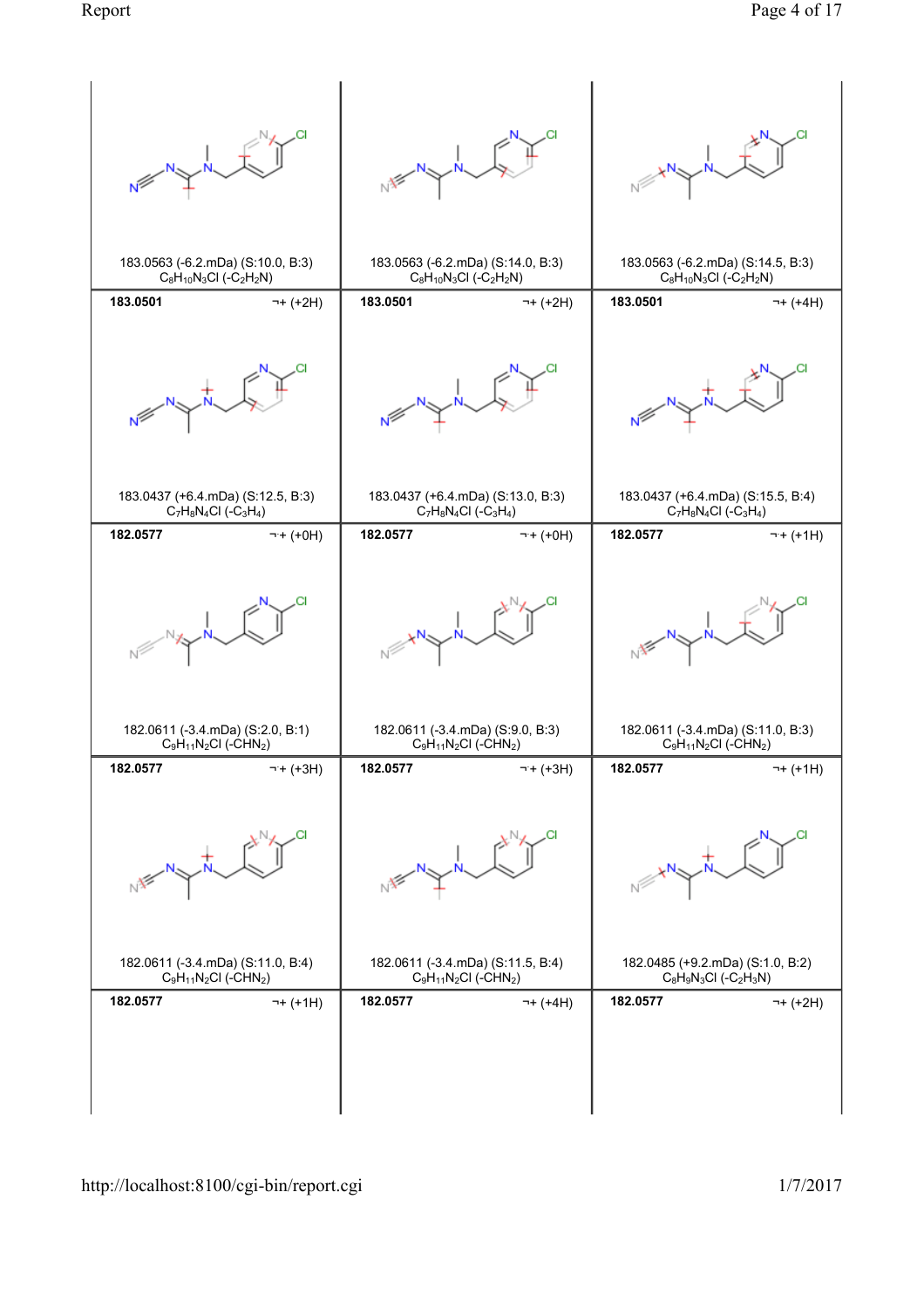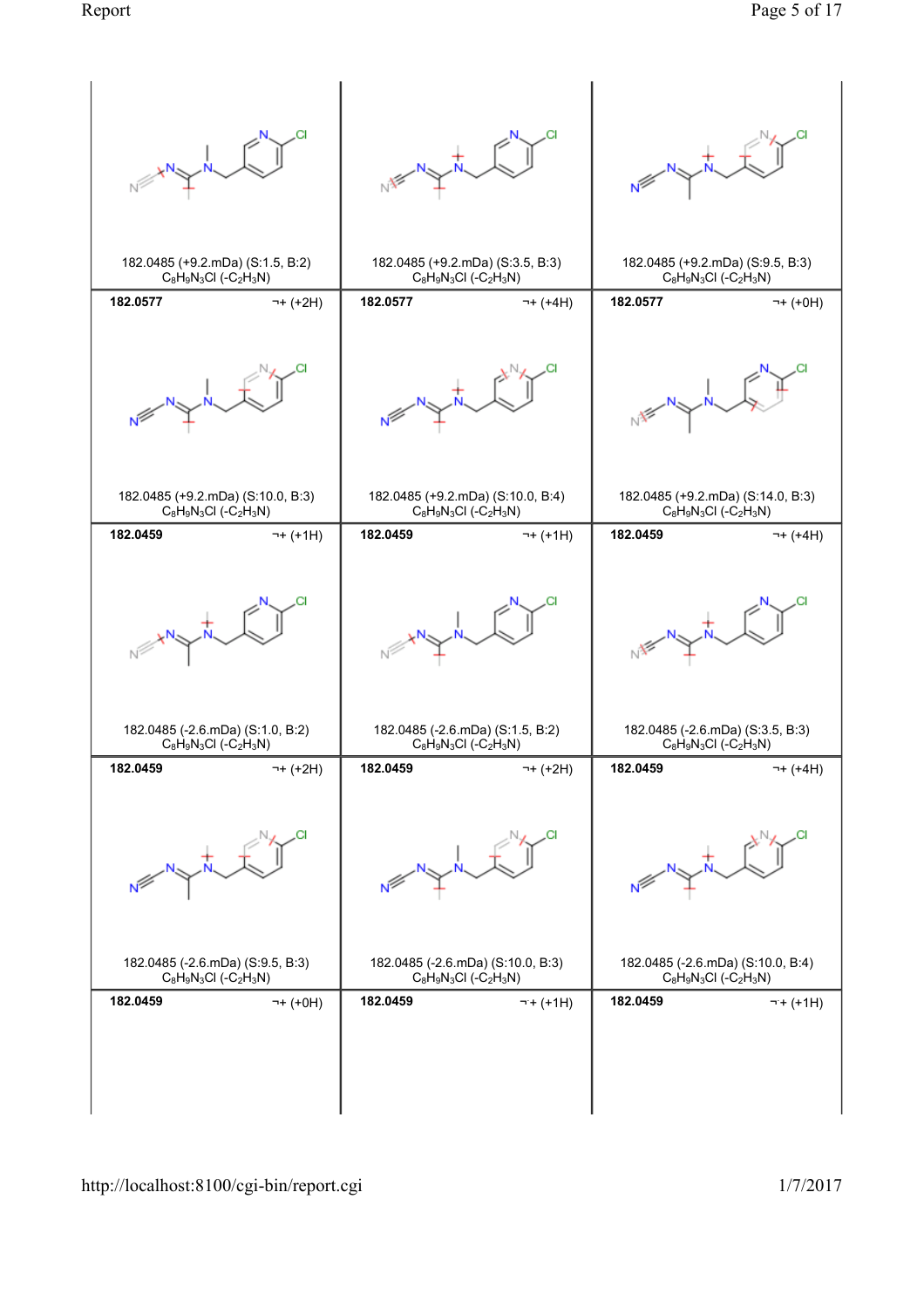![](_page_5_Figure_1.jpeg)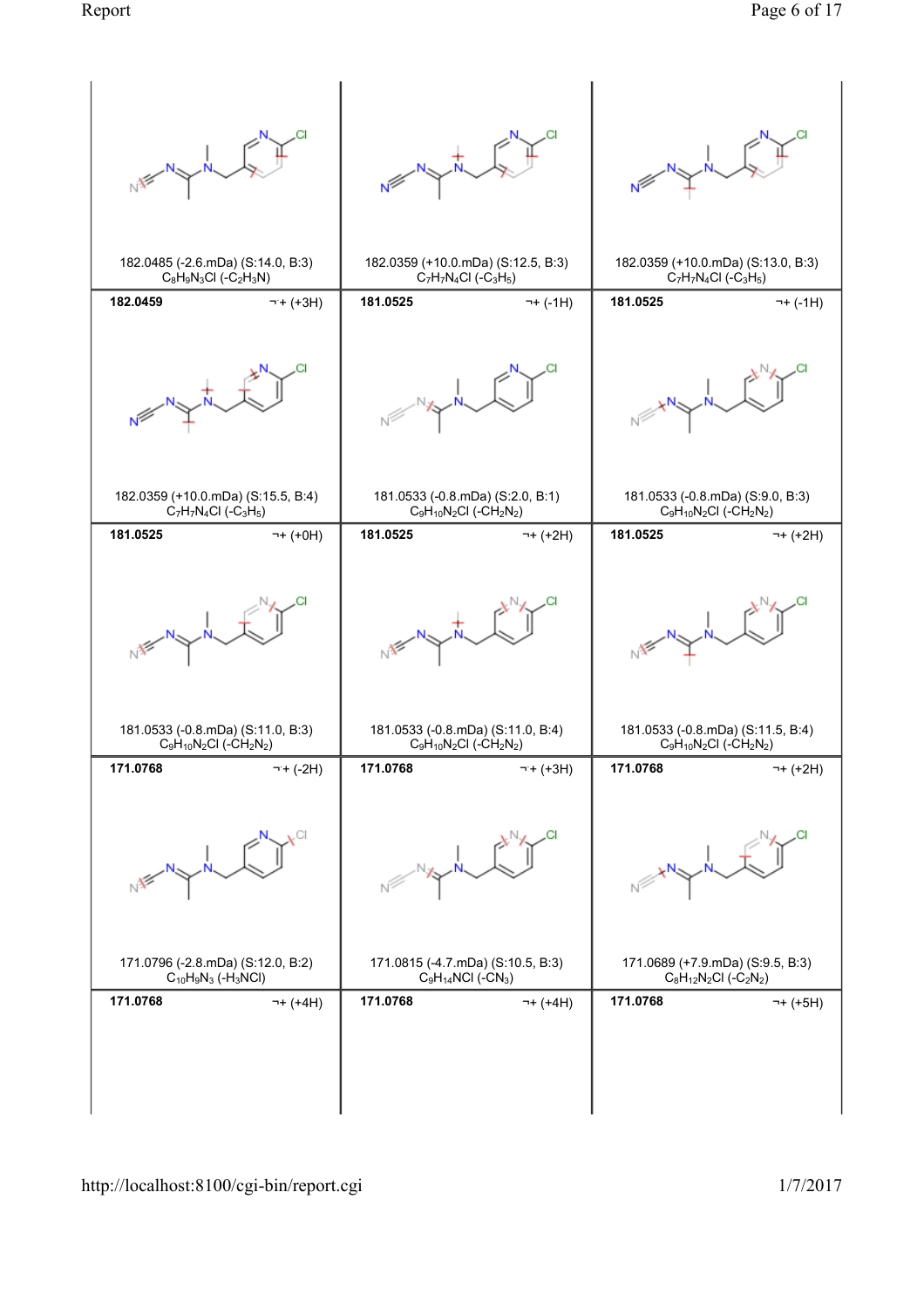![](_page_6_Figure_2.jpeg)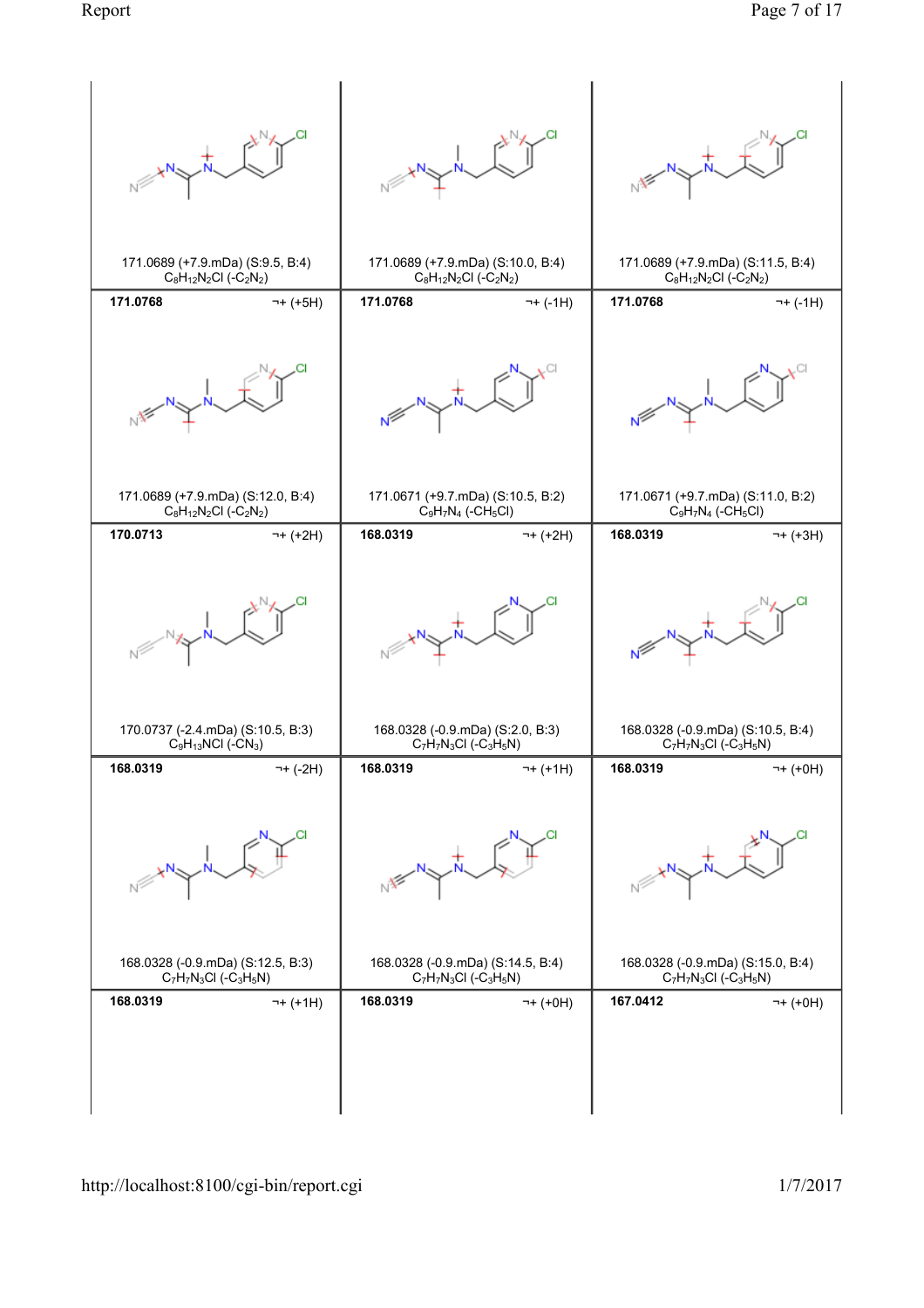![](_page_7_Figure_2.jpeg)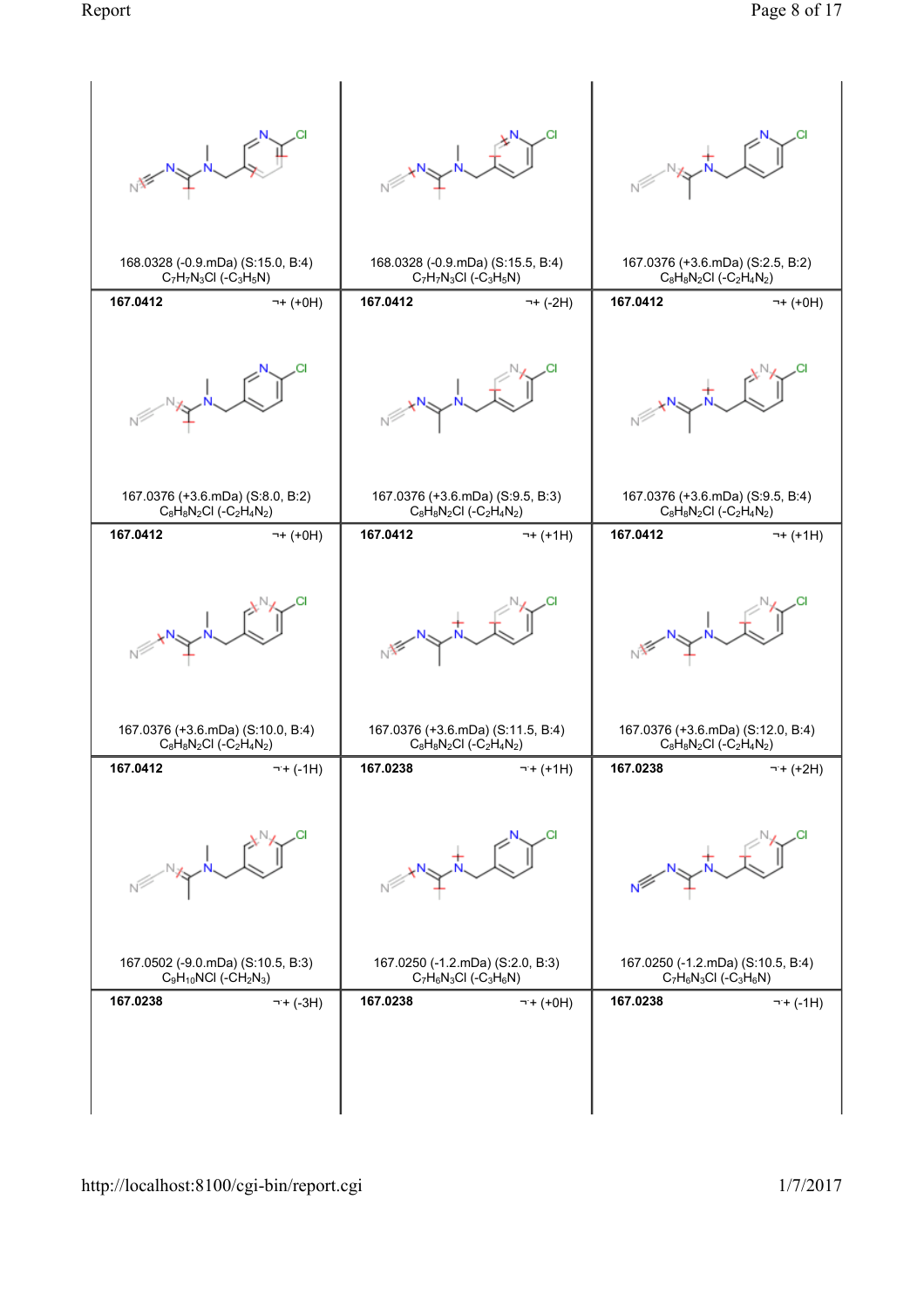![](_page_8_Figure_2.jpeg)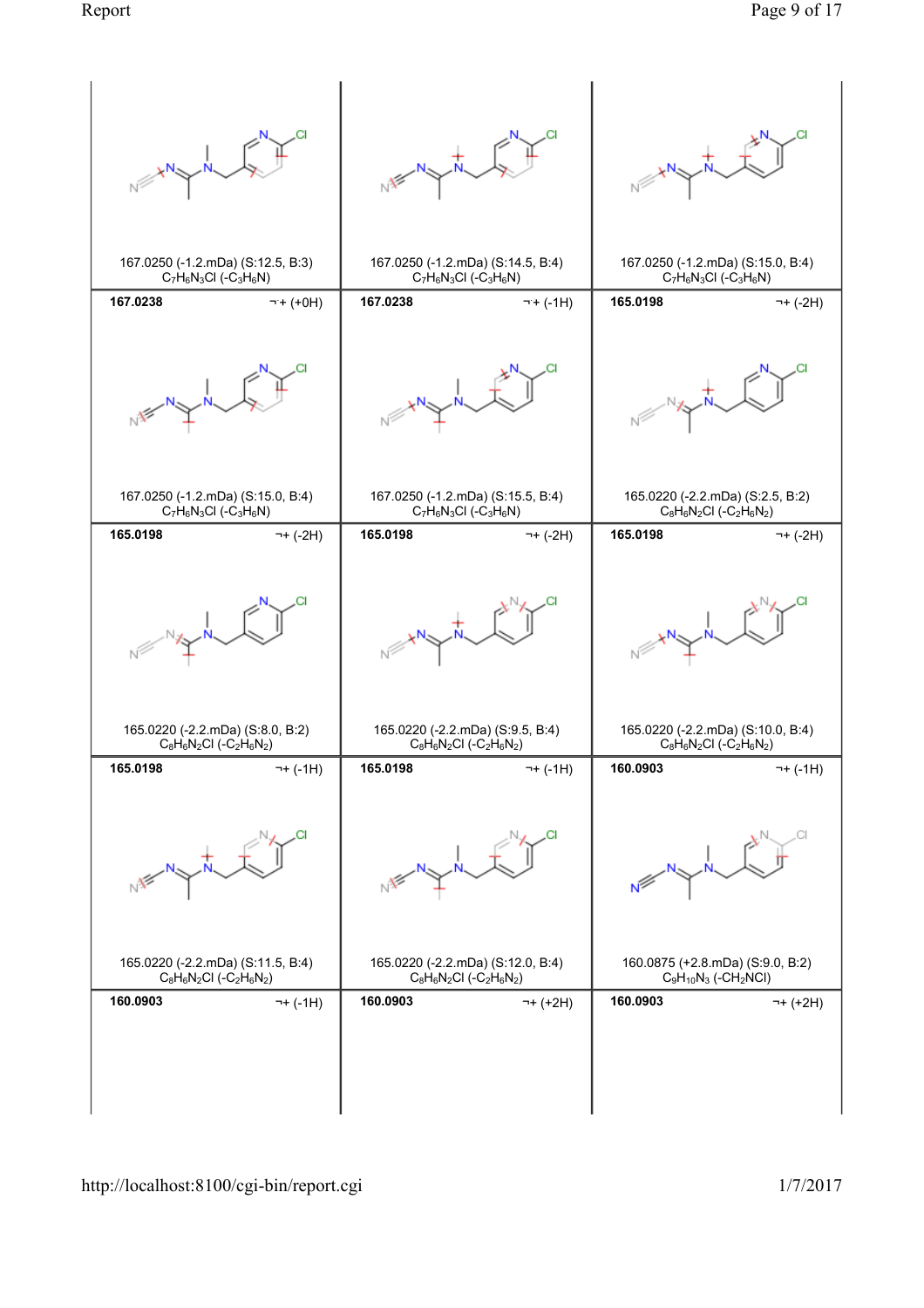![](_page_9_Figure_2.jpeg)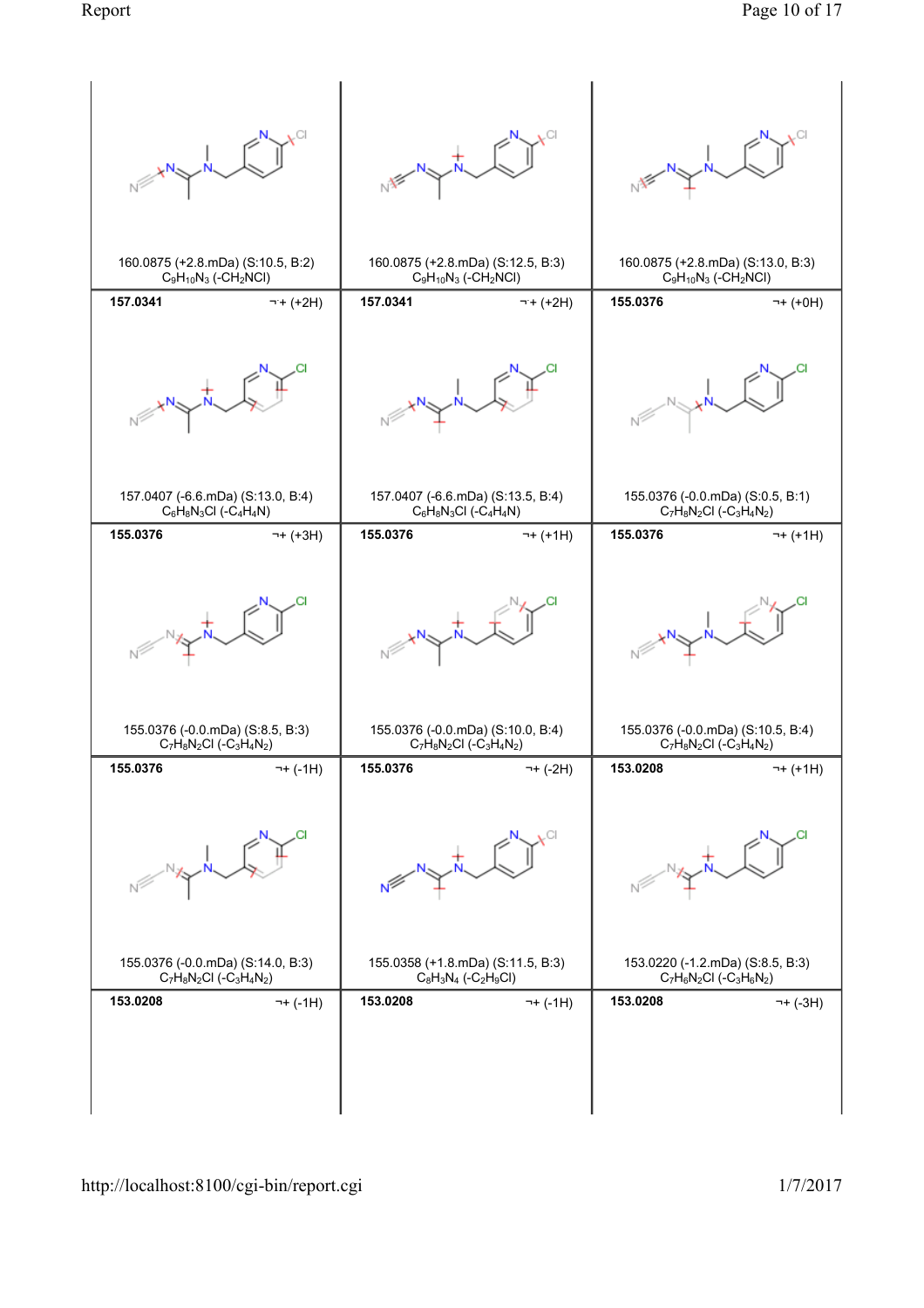![](_page_10_Figure_2.jpeg)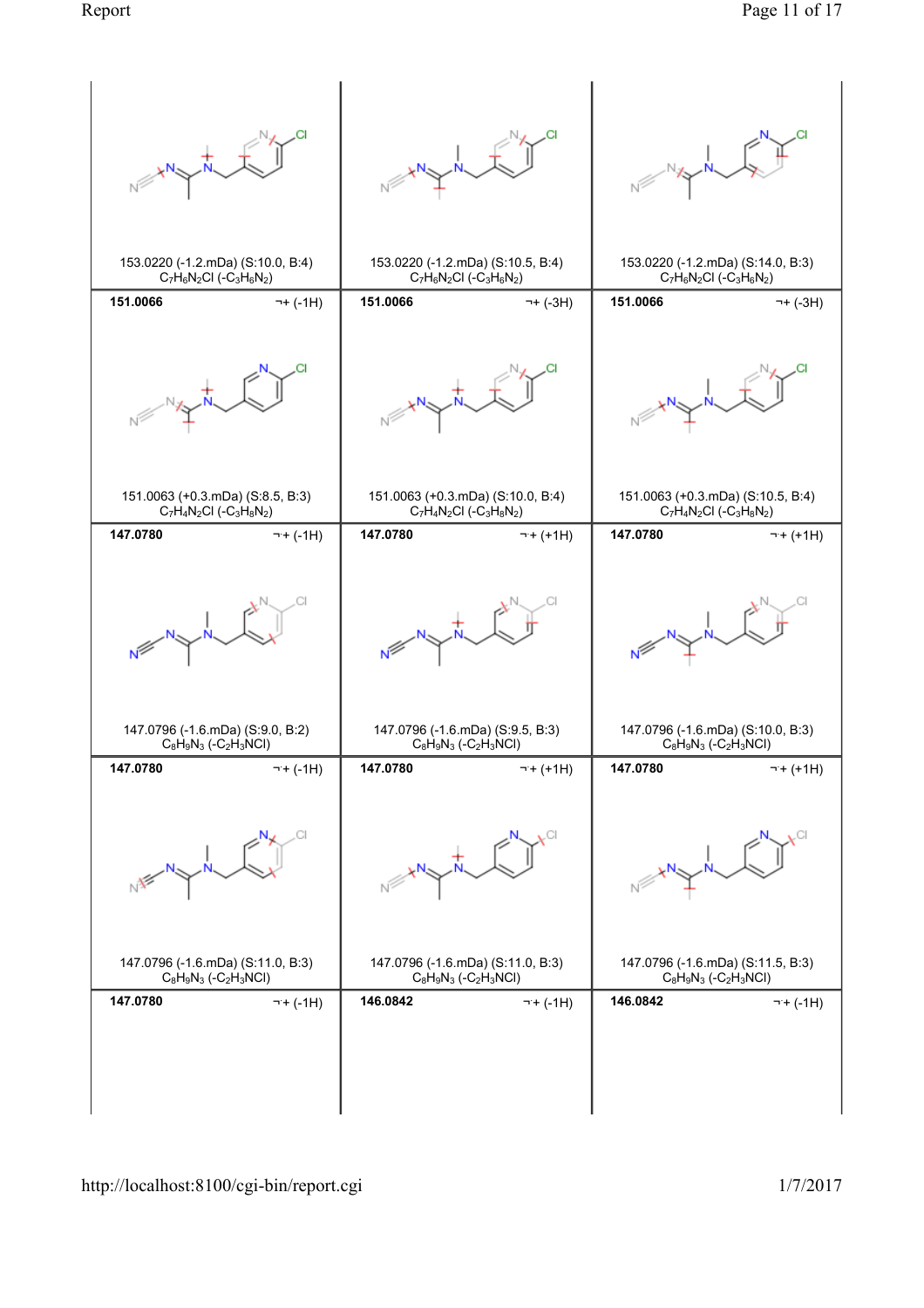![](_page_11_Figure_2.jpeg)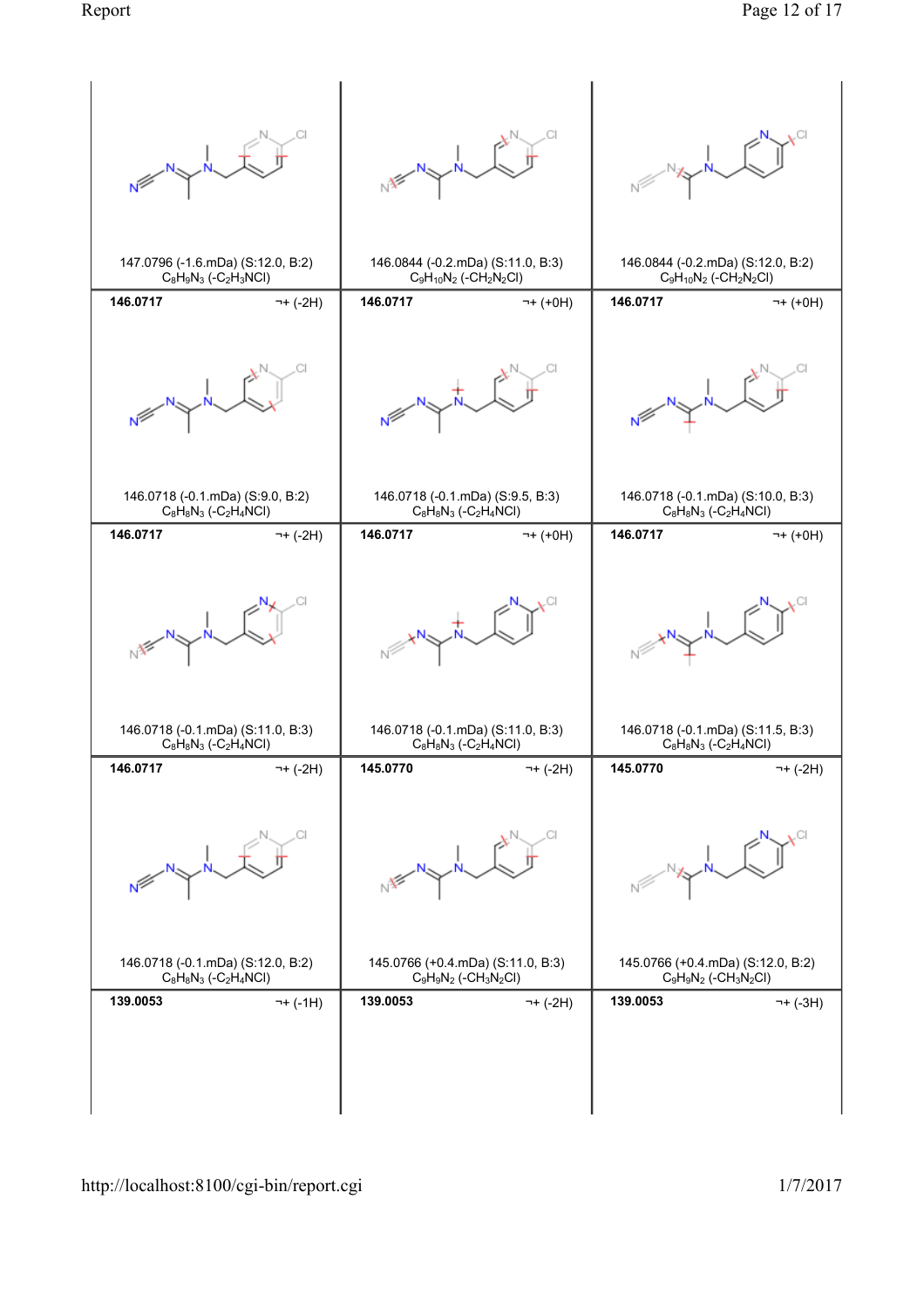![](_page_12_Figure_2.jpeg)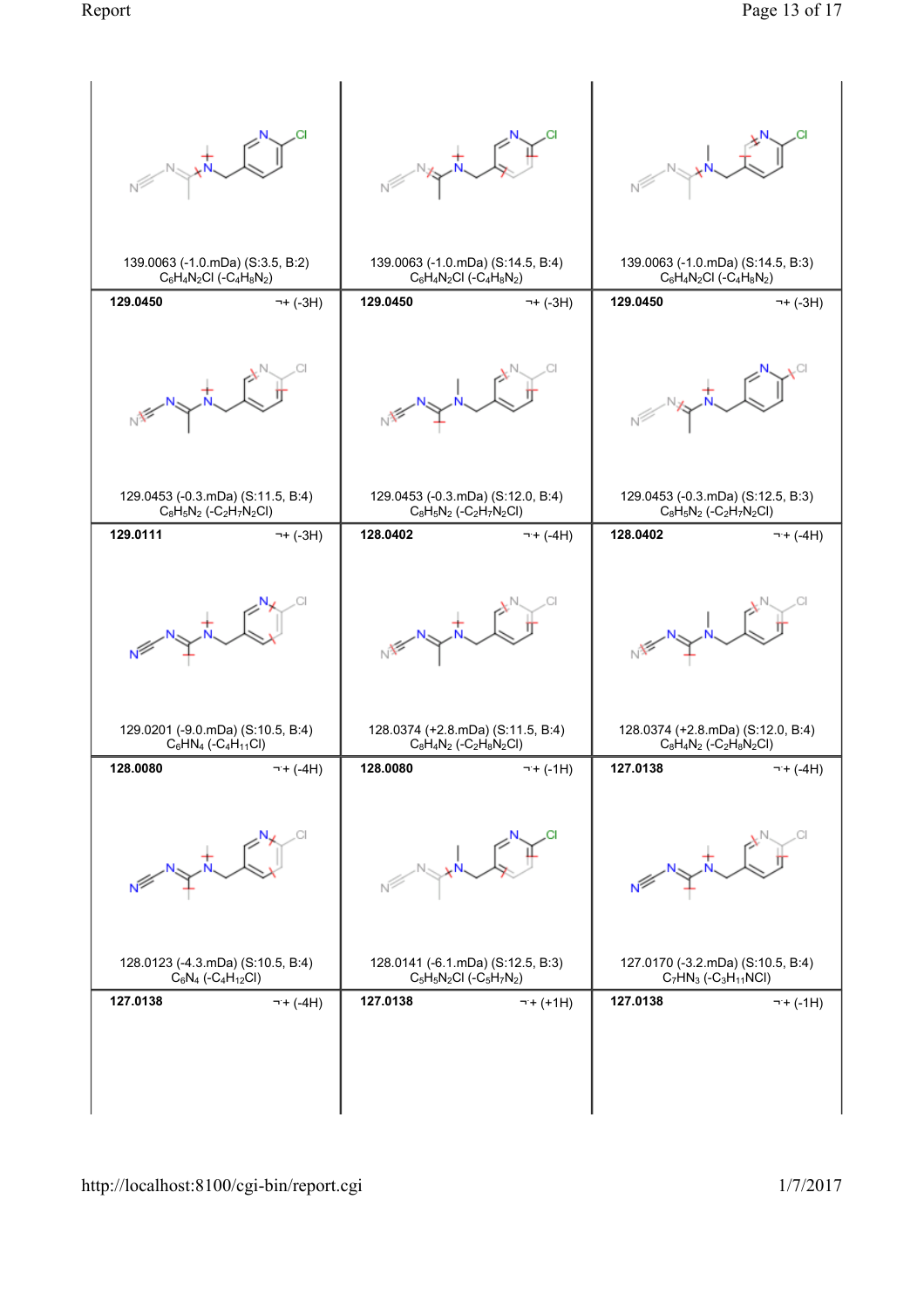![](_page_13_Figure_2.jpeg)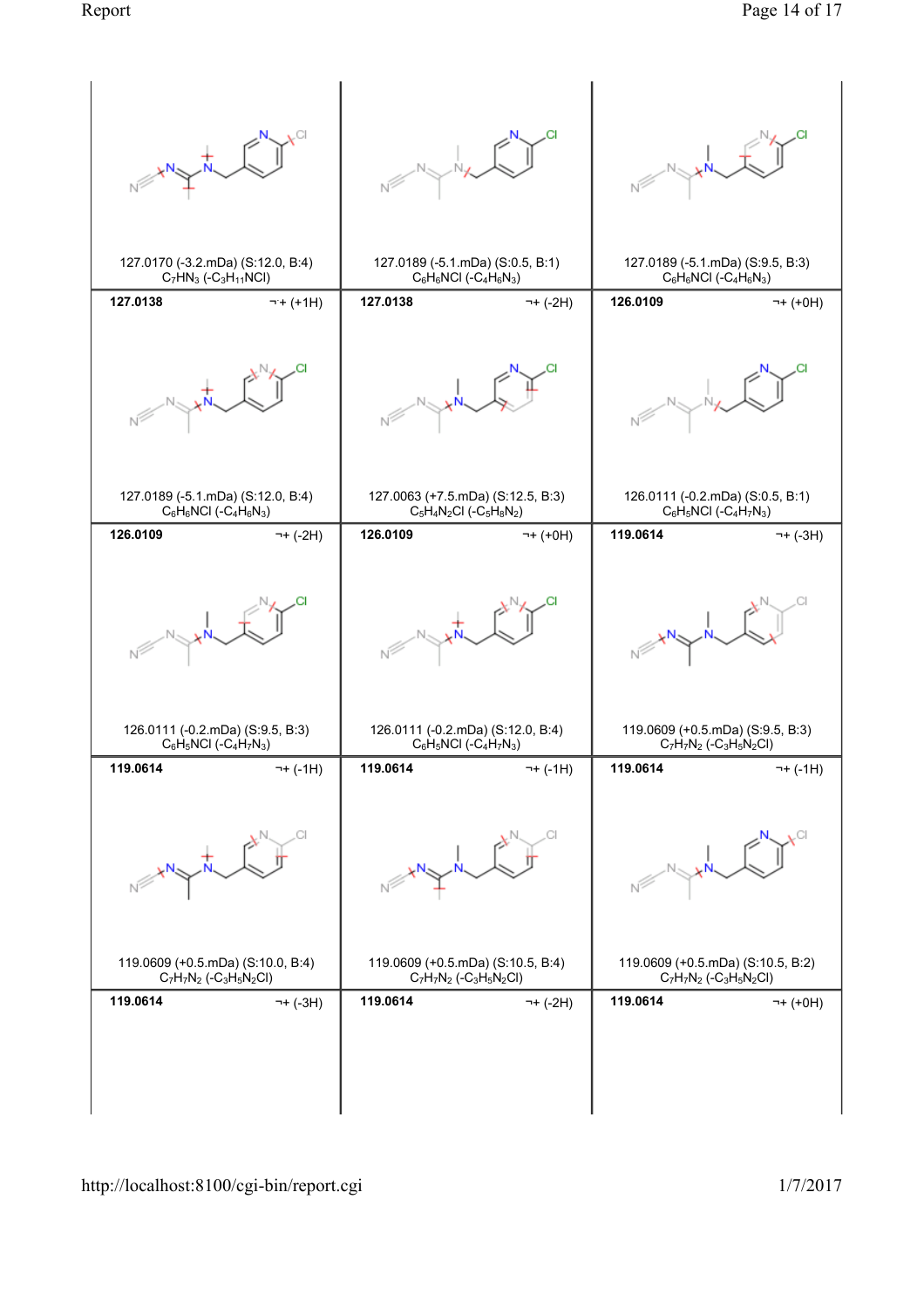![](_page_14_Figure_2.jpeg)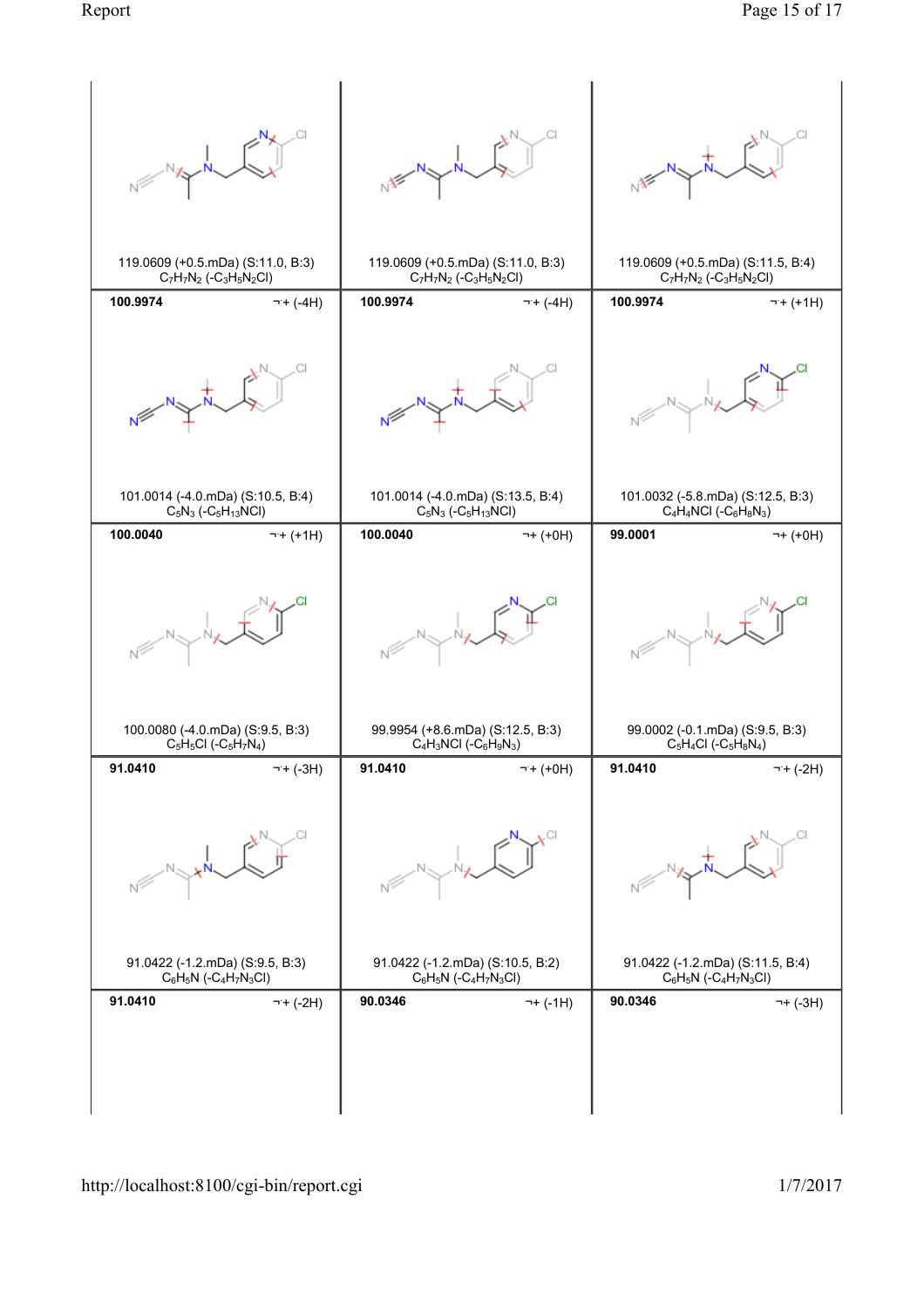![](_page_15_Figure_1.jpeg)